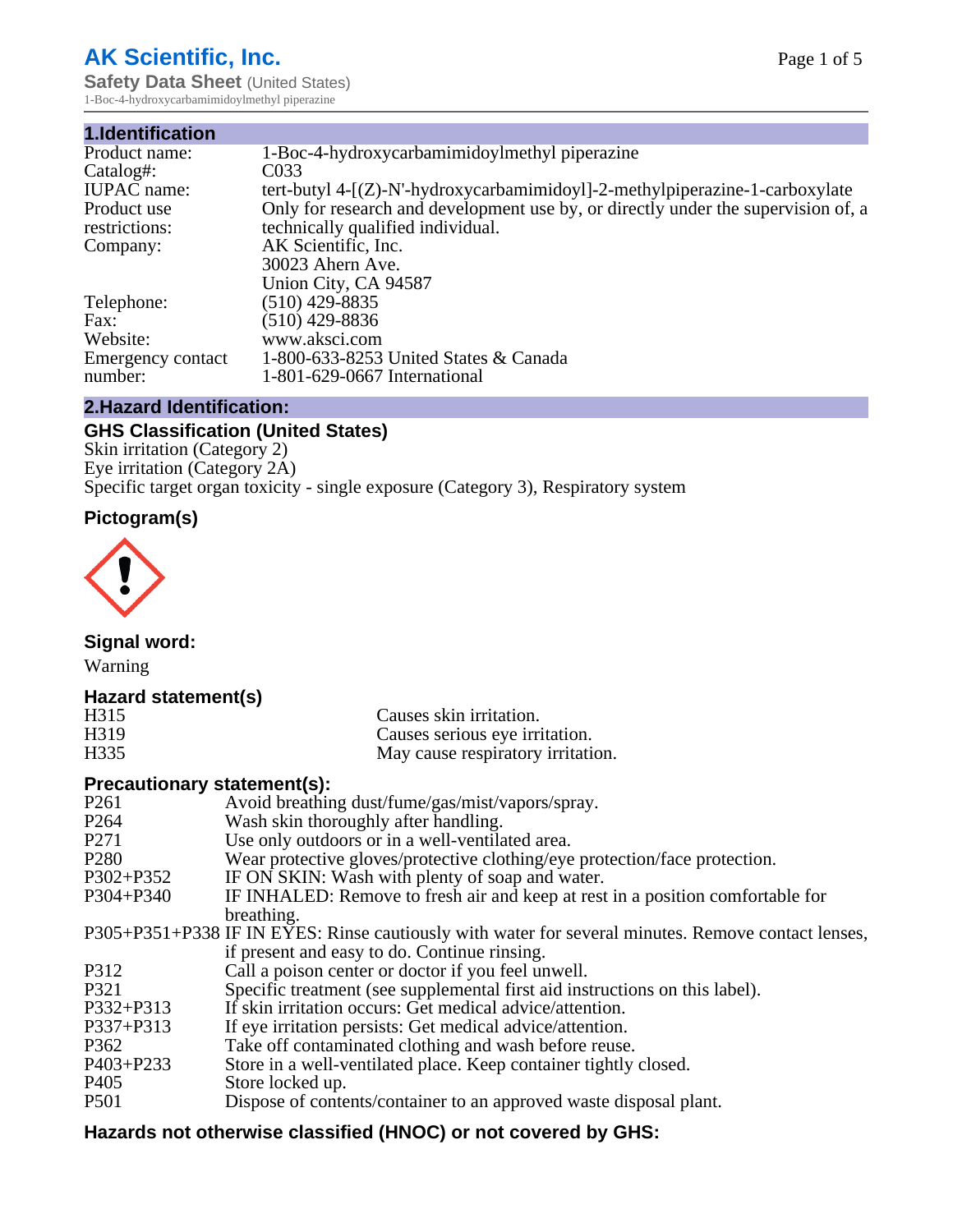#### None

#### **3.Composition/Information on Ingredients**

Purity:<br>EC:

Synonyms: Not available. CAS#:<br>Purity: 95% 95% Not available.

#### **4. First Aid Measures**

**General Information:** Immediately remove any clothing contaminated by the product. Move out of dangerous area. Consult a physician and show this safety data sheet.

**Inhalation:** Move person to fresh air. If not breathing, give artificial respiration. If breathing is difficult, give oxygen. Obtain medical aid.

**Skin contact:** Immediately flush skin with running water for at least 15 minutes while removing contaminated clothing and shoes. Wash clothing before reuse. Obtain medical aid immediately. **Eye contact:** Immediately flush open eyes with running water for at least 15 minutes. Obtain medical aid immediately.

**Ingestion:** Do NOT induce vomiting without medical advice. Rinse mouth with water. Never administer anything by mouth to an unconscious person. Obtain medical aid immediately.

**Most important symptoms and effects, both acute and delayed:** No further information available. Please see sections 2 and 11.

**Indication of any immediate medical attention and special treatment needed:** No further information available.

#### **5. Fire Fighting Measures**

**Suitable extinguishing media:** Use water spray, dry chemical, carbon dioxide, or chemical foam. **Specific hazards arising from the chemical:** Carbon oxides, Nitrogen oxides, Nitrogen oxides. **Advice for firefighters:** As in any fire, wear a NIOSH-approved or equivalent, pressure-demand, self-contained breathing apparatus and full protective gear. During a fire, irritating and highly toxic gases may be generated by thermal decomposition or combustion.

#### **6. Accidental Release Measures**

**Personal precautions, protective equipment and emergency procedures:** Wear protective equipment and keep unprotected personnel away. Ensure adequate ventilation. Remove all sources of ignition. Prevent further leak or spill if safe to do so. For personal protective equipment, please refer to section 8.

**Environmental precautions:** Do not let product enter drains, other waterways, or soil.

**Methods and materials for containment and cleaning up:** Prevent further leak or spill if safe to do so. Vacuum, sweep up, or absorb with inert material and place into a suitable disposal container. Consult local regulations for disposal. See section 13 for further disposal information.

#### **7. Handling and Storage**

**Precautions for safe handling:** Avoid contact with skin, eyes, and personal clothing. Wash hands thoroughly after handling. Avoid breathing fumes. Use only with adequate ventilation. Wear suitable protective clothing, gloves, and eye/face protection. Keep away from sources of ignition. Minimize dust generation and accumulation. Keep container tightly closed. Open and handle container with care. Do not eat, drink, or smoke while handling.

**Conditions for safe storage, including any incompatibilities:** Store in a tightly-closed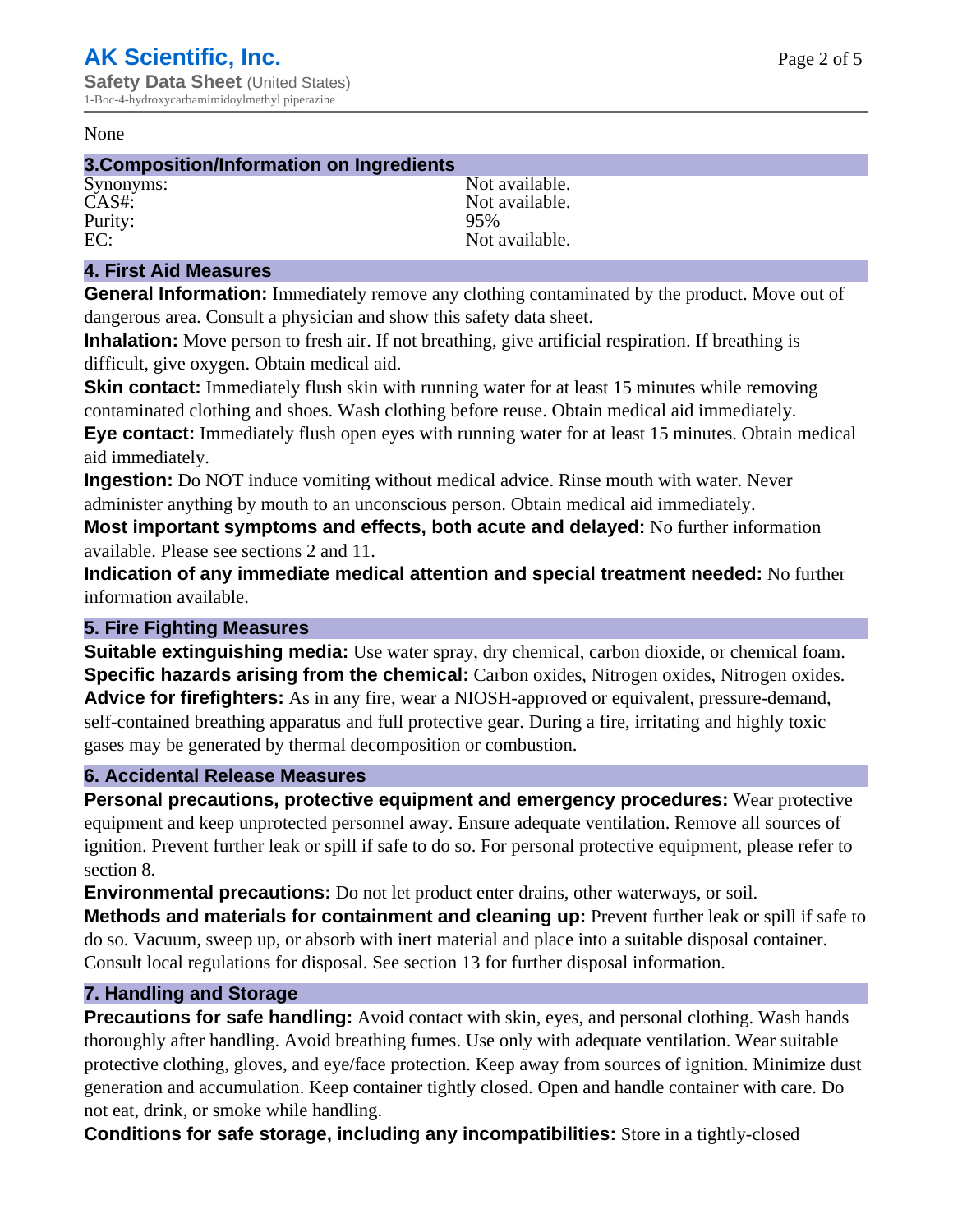container when not in use. Store in a cool, dry, well-ventilated area away from incompatible substances. Keep away from sources of ignition. ,Store long-term in a cool, dry place.

#### **8. Exposure Controls/Personal Protection**

#### **Exposure limits:**

| <b>OSHA PEL:</b>  | Not available. |
|-------------------|----------------|
| NIOSH REL:        | Not available. |
| <b>ACGIH TLV:</b> | Not available. |

**Appropriate engineering controls:** Avoid contact with skin, eyes, and clothing. Wash hands before breaks and immediately after handling the product. Facilities storing or utilizing this material should be equipped with an eyewash fountain. Use adequate general and local exhaust ventilation to keep airborne concentrations low.

#### **Personal protection**

| Eyes:        | Based on an evaluation of the eye or face hazards present, wear chemical splash-resistant<br>safety glasses or goggles with side protection. A face shield may be appropriate in some |
|--------------|---------------------------------------------------------------------------------------------------------------------------------------------------------------------------------------|
|              | workplaces. Use eyewear tested and approved under appropriate government standards<br>such as OSHA 29 CFR 1910.133 or EU EN166.                                                       |
| Hands:       | Wear gloves selected based on an evaluation of the possible hazards to hands and skin,                                                                                                |
|              | the duration of use, the physical conditions of the workplace, and the chemical resistance                                                                                            |
|              | and physical properties of the glove material.                                                                                                                                        |
|              | Skin and body: Protective clothing must be selected based on the hazards present in the workplace, the                                                                                |
|              | physical environment, the duration of exposure, and other factors. No fabric can provide                                                                                              |
|              | protection against all potential hazards; therefore it is important to select the appropriate                                                                                         |
|              | protective clothing for each specific hazard. At the minimum, wear a laboratory coat and                                                                                              |
|              | close-toed footwear.                                                                                                                                                                  |
| Respiratory: | Respirators are not a substitute for accepted engineering control measures such as<br>enclosure or confinement of the operation, general and local ventilation, and substitution      |
|              | of less toxic materials. When respiratory personal protective equipment is appropriate                                                                                                |
|              |                                                                                                                                                                                       |
|              | based on an assessment of respiratory hazards in the workplace, use a NIOSH- or                                                                                                       |
|              | CEN-certified respirator.                                                                                                                                                             |

| 9. Physical and Chemical Properties |                       |
|-------------------------------------|-----------------------|
| <b>Physical State:</b>              | Light yellow powder   |
| Molecular Formula:                  | C11N22N4O3            |
| Molecular Weight:                   | 258.32                |
| Odor:                               | Not available.        |
| pH:                                 | Not available.        |
| <b>Boiling Point Range:</b>         | Not available.        |
| Freezing/Melting Point:             | $152 - 156$ °C        |
| <b>Flash Point:</b>                 | Not available.        |
| <b>Evaporation Rate:</b>            | Not available.        |
| Flammability(solid,gas):            | Please see section 2. |
| Explosive limits:                   | Not available.        |
| Vapor Pressure:                     | Not available.        |
| Vapor Density:                      | Not available.        |
| Solubility:                         | Not available.        |
| <b>Relative Density:</b>            | Not available.        |
| Refractive Index:                   | Not available.        |
| Volatility:                         | Not available.        |
| <b>Auto-ignition Temperature:</b>   | Not available.        |
| <b>Decomposition Temperature:</b>   | Not available.        |
| <b>Partition Coefficient:</b>       | Not available.        |

# **10. Stability and Reactivity**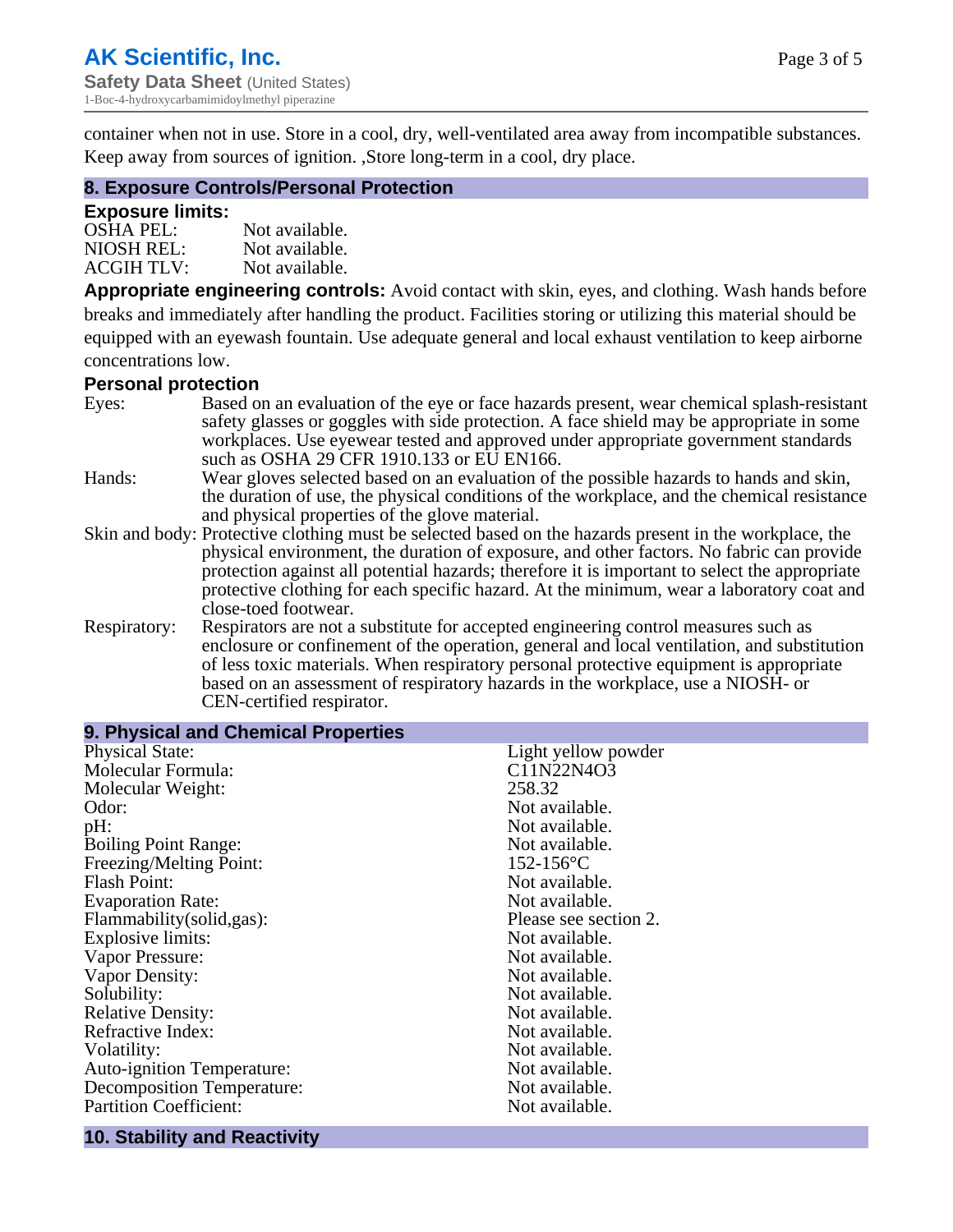| Reactivity:                         | Not available.                                       |
|-------------------------------------|------------------------------------------------------|
| Chemical stability:                 | Stable under recommended temperatures and pressures. |
| Possibility of hazardous reactions: | Not available.                                       |
| Conditions to avoid:                | Dust generation.                                     |
| Incompatible materials:             | Strong oxidizing agents.                             |
| Hazardous decomposition products:   | Carbon oxides, Nitrogen oxides, Nitrogen oxides.     |

#### **11. Toxicological Information**

| RTECS#                                         | Not available.                                      |
|------------------------------------------------|-----------------------------------------------------|
| Acute toxicity:                                | Not available.                                      |
| Routes of exposure:                            | Inhalation, eye contact, skin contact, ingestion.   |
| Symptoms related to the physical, chemical and | Skin contact may result in inflammation             |
| toxicological characteristics:                 | characterized by itching, scaling, reddening,       |
|                                                | blistering, pain or dryness. Eye contact may result |
|                                                | in redness, pain or severe eye damage. Inhalation   |
|                                                | may cause irritation of the lungs and respiratory   |
|                                                | system. Overexposure may result in serious illness  |

or death.

#### **Carcinogenicity**

| IARC: | Not classified.                                                                                       |
|-------|-------------------------------------------------------------------------------------------------------|
| NTP:  | Not listed.                                                                                           |
| OSHA: | Not listed.                                                                                           |
|       | Acute toxic effects: Inflammation of the eye is characterized by redness, watering, and itching. Skin |
|       | inflammation is characterized by itching, scaling, reddening, or, occasionally,                       |
|       | blistering.                                                                                           |

| 12. Ecological Information     |                |  |
|--------------------------------|----------------|--|
| Ecotoxicity:                   | Not available. |  |
| Persistence and degradability: | Not available. |  |
| Bioaccumulative potential:     | Not available. |  |
| Mobility in soil:              | Not available. |  |
| Other adverse effects:         | Not available. |  |
|                                |                |  |

#### **13. Disposal Considerations**

Disposal of waste: Chemical waste generators must determine whether a discarded chemical is classified as hazardous waste. US EPA guidelines for the classification determination are listed in 40 CFR 261.3. Additionally, waste generators must consult state and local hazardous waste regulations to ensure complete and accurate classification. Observe all federal, state and local regulations when disposing of the substance.

Disposal of packaging: Do not reuse containers. Dispose of as unused product.

| <b>14. Transportation Information</b> |                |
|---------------------------------------|----------------|
| <b>DOT (United States)</b>            |                |
| UN number:                            | Not hazmat     |
| Proper shipping name:                 | Not available. |
| Transport hazard class:               | Not available. |
| Packing group:                        | Not available. |
| <b>IATA</b>                           |                |
| <b>UN Number:</b>                     | Not DG         |
| Proper shipping name:                 | Not available. |
| Transport hazard class:               | Not available. |
| Packing group:                        | Not available. |